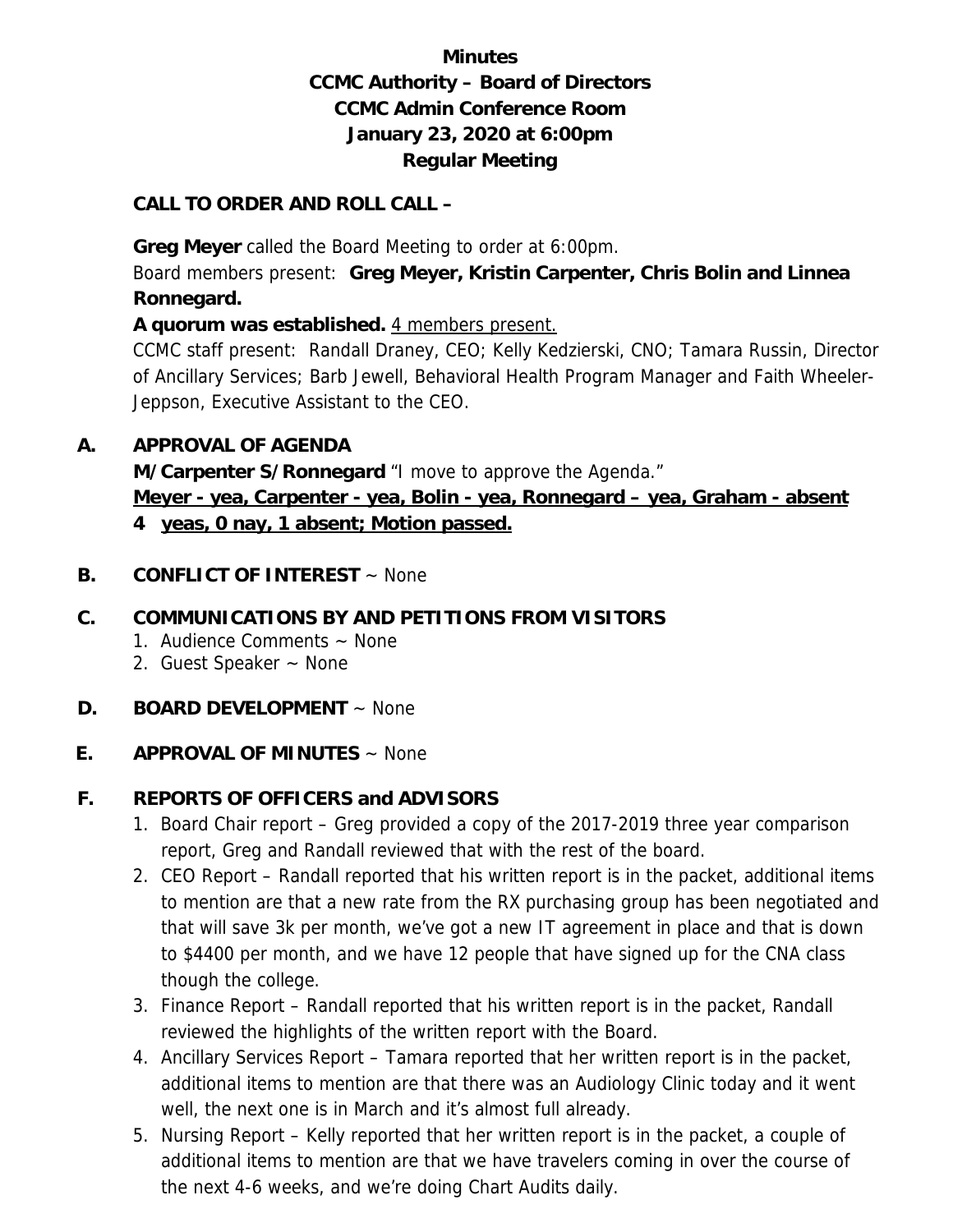- 6. Quality Improvement/Infection Control Report Kelly reported that her written reports are in the packet, if anyone has any questions for her she's happy to answer them. As a side note, we will be having a QAPI meeting tomorrow morning at 9am. And it is Flu season – so if you feel like you have flu-like symptoms practice respitory etiquette. We also still have some Flu shots so if you need to get one stop by the Clinic.
- 7. Sound Alternatives Quarterly Report Barb reported that her quarterly written report is in the packet.
- 8. Medical Director's Quarterly Report Medical Director's quarterly written report is in the packet.

## **G. CORRESPONDENCE** ~ None

## **H. DISCUSSION ITEMS**

1. CHNA Implementation Plan – Randall went over the Implementation Plan, the Board had a thoughtful roundtable discussion about the top priorities as identified by the CHNA Survey results.

## **I. ACTION ITEMS**

## **1. Delineation of Privileges for AK Regional Telemedicine**

**M/Carpenter S/Ronnegard** "I move that the CCMC Authority Board of Directors approve the Delineation of Privileges for the Alaska Regional Hospital Telemedicine providers as presented."

**Meyer - yea, Bolin - yea, Carpenter - yea, Ronnegard – yea, Graham - absent 4 yeas, 0 nay, 1 absent; Motion passed.** 

## **2. 2018 CAH Periodic Evaluation**

**M/Carpenter S/Bolin** "I move that the CCMC Authority Board of Directors approve the 2018 Critical Access Hospital Periodic Evaluation report as presented."

# **Meyer - yea, Carpenter - yea, Ronnegard – yea, Bolin - yea, Graham - absent 4 yeas, 0 nay, 1 absent; Motion passed.**

## **3. CEO Contract Renewal**

**M/Carpenter S/Bolin** "I move that the CCMC Authority Board of Directors approve the CEO contract renewal for Randall Draney for an additional period of six months, effective December 31, 2019 through June 30<sup>th</sup> 2020."

## **Meyer - yea, Carpenter - yea, Bolin - yea, Ronnegard – yea, Graham - absent 4 yeas, 0 nay, 1 absent; Motion passed.**

## **J. AUDIENCE PARTICIPATION** ~ None

# **K. BOARD MEMBERS COMMENTS**

 **Meyer –** Thank you everyone for coming.  **Carpenter –** My term is up in March, so I'll be looking for someone to fill a seat.  **Ronnegard –** Thank you for all of your hard work.